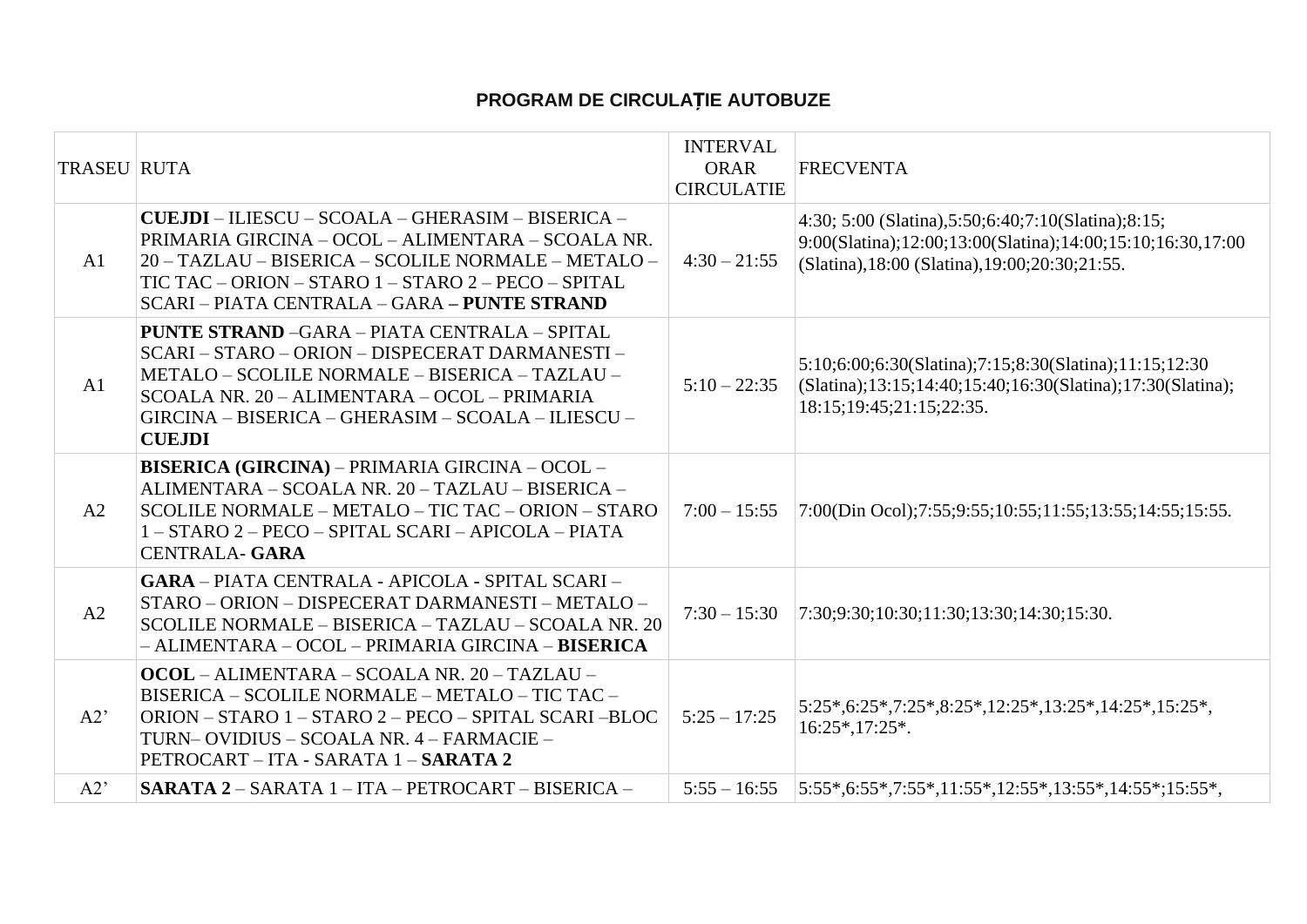|                | SCOALA NR. 4 - OVIDIUS - BLOC TURN - SPITAL SCARI -<br>STARO - ORION - DISPECERAT DARMANESTI - METALO -<br>SCOLILE NORMALE - BISERICA - TAZLAU - SCOALA NR. 20<br>$-ALIMENTIALA - OCOL$                                                                                                                                                                                                                                                      |                | $16:55*$ .                                                                                                                                             |
|----------------|----------------------------------------------------------------------------------------------------------------------------------------------------------------------------------------------------------------------------------------------------------------------------------------------------------------------------------------------------------------------------------------------------------------------------------------------|----------------|--------------------------------------------------------------------------------------------------------------------------------------------------------|
| A <sub>3</sub> | <b>MANASTIREA ALMAS - PARAU - CENTRU - POD - ALMAS</b><br>RAMURA - OCOL - ALIMENTARA - SCOALA NR. 20 -<br>TAZLAU - BISERICA - SCOLILE NORMALE - METALO - TIC<br>TAC - ORION - STARO 1 - STARO 2 - PECO - SPITAL SCARI<br>- APICOLA - PIATA CENTRALA - GARA                                                                                                                                                                                   | $6:00 - 21:00$ | $6:00;7:05;12:10;14:20;16:00;19:00;21:00.$                                                                                                             |
| A3             | <b>GARA - PIATA CENTRALA - APICOLA - SPITAL SCARI -</b><br>STARO - ORION - DISPECERAT DARMANESTI - METALO -<br>SCOLILE NORMALE - BISERICA - TAZLAU - SCOALA NR. 20<br>- ALIMENTARA - OCOL - ALMAS RAMURA - POD -<br><b>CENTRU - PARAU- MANASTIREA ALMAS</b>                                                                                                                                                                                  | $5:25 - 20:30$ | $\vert 5:25;6:30;11:20;13:40;15:25;18:30;20:30.$                                                                                                       |
| A <sub>4</sub> | <b>CHINTINICI - SCOALA - CFR ROZNOV - CURCA - PATRU</b><br>BENZI – SAVINESTI POLITIE – SAVINESTI POSTA –<br>DUMBRAVA ROSIE MOARA - DUMBRAVA ROSIE BISERICA<br>- DEDEMAN - PECO - VANATORI - COMAT - REMAT - 1<br>MAI - GALERIA - BCR - SPITAL - PIATA CENTRALA -<br><b>GARA</b><br><b>LA INTERVAL DE 120 MINUTE CIRCULA PRIN SAVINESTI</b><br>SAT CU STATIILE: SAVINESTI POSTA - CIMITIR TROITA<br>- BIOLOGICA - SAVINESTI SAT - PATRU BENZI | $4:30 - 20:30$ | 4:30;5:30;6:30;7:30;8:30;9:30;10:30;11:30 (Savinesti sat);<br>12:30;13:30(Savinesti Sat);14:30;15:30;16:30;17:30(Savinesti<br>Sat :18:30;19:30;20:30.  |
| A4             | GARA - PIATA CENTRALA - SPITAL - GAROFITA - SCOALA<br>NR. 1 - 1 MAI - DUMBRAVEI - COMAT - VANATORI - PECO<br>- DEDEMAN - DUMBRAVA ROSIE BISERICA - DUMBRAVA<br>ROSIE MOARA - SAVINESTI POSTA - SAVINESTI POLITIE -<br>PATRU BENZI - CURCA - CFR ROZNOV - PRIMARIA<br><b>ROZNOV - CHINTINICI</b>                                                                                                                                              | $5:30 - 21:30$ | 5:30;6:30;7:30;8:30;9:30;10:30(Savinesti Sat);11:30;12:30<br>(Savinesti Sat);13:30;14:30;15:30;16:30(Savinesti Sat);<br>17:30;18:30;19:30;20:30.21:30. |
| A <sub>5</sub> | <b>CHINTINICI - SCOALA - CFR ROZNOV - CURCA - PATRU</b><br>BENZI - SAVINESTI POLITIE - SAVINESTI POSTA -                                                                                                                                                                                                                                                                                                                                     | $5:15 - 22:00$ | 5:15*;6:00;6:55**(Savinesti Sat);8:00;9:15**(Savinesti Sat);<br>10:00:12:00:12:15*:14:00:14:15*:16:00:16:15**(Savinesti                                |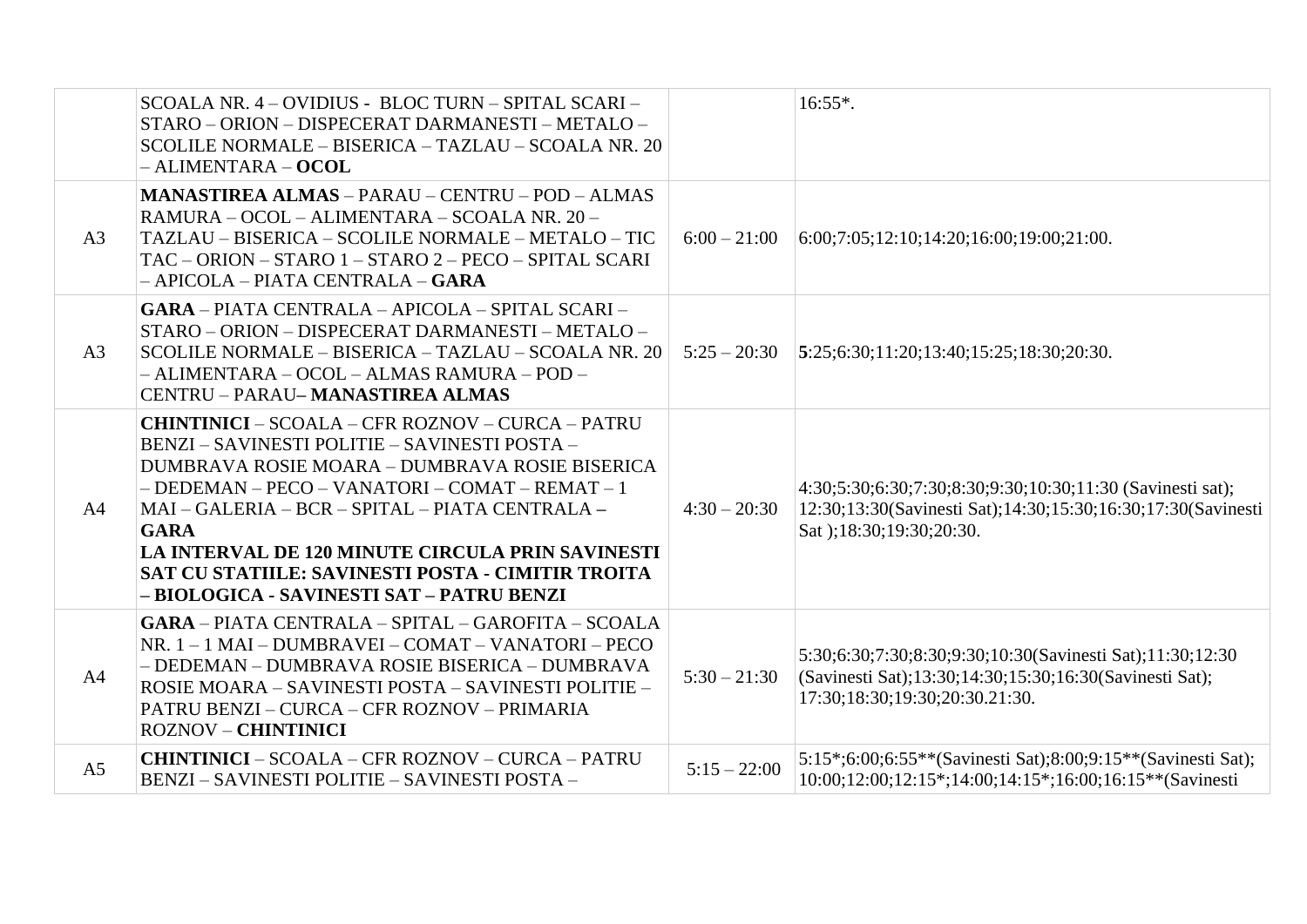|                | DUMBRAVA ROSIE MOARA - DUMBRAVA ROSIE BISERICA<br>- DEDEMAN - PECO - VANATORI - COMAT - REMAT - 1<br>MAI - GALERIA - BCR - SPITAL - SPITAL SCARI - STARO -<br><b>ORION - DISPECERAT DARMANESTI</b><br>LA INTERVAL DE 120 MINUTE CIRCULA PRIN SAVINESTI<br>SAT CU STATIILE: SAVINESTI POSTA - CIMITIR TROITA<br>- BIOLOGICA - SAVINESTI SAT -PATRU BENZI   |                | Sat);18:00;20:00;22:00.                                                                                                                          |
|----------------|-----------------------------------------------------------------------------------------------------------------------------------------------------------------------------------------------------------------------------------------------------------------------------------------------------------------------------------------------------------|----------------|--------------------------------------------------------------------------------------------------------------------------------------------------|
| A <sub>5</sub> | <b>DISPECERAT DARMANESTI - ORION - STARO 1 - STARO 2</b><br>- PECO - SPITAL SCARI - SPITAL - GAROFITA - SCOALA<br>NR. 1 - 1 MAI - DUMBRAVEI - COMAT - VANATORI - PECO<br>- DEDEMAN - DUMBRAVA ROSIE BISERICA - DUMBRAVA<br>ROSIE MOARA – SAVINESTI POSTA – SAVINESTI POLITIE –<br>PATRU BENZI - CURCA - CFR ROZNOV - PRIMARIA<br><b>ROZNOV-CHINTINICI</b> | $5:00 - 21:00$ | 5:00;6:15*(Savinesti Sat);7:00;8:15*(Savinesti Sat);9:00;<br>11:00;13:00;13:15*(Savinesti Sat);15:00;15:15*(Savinesti<br>Sat);17:00;19:00;21:00. |
| A <sub>6</sub> | CAP SLOBOZIA - SLOBOZIA CENTRU - TROITA - STATIA<br>CFR - ROZNOV PARC - CURCA - PATRU BENZI - SAVINESTI<br>POLITIE – SAVINESTI POSTA – DUMBRAVA ROSIE MOARA<br>- DUMBRAVA ROSIE BISERICA - DEDEMAN - PECO -<br>VANATORI - COMAT - REMAT - 1 MAI - GALERIA - BCR -<br>SPITAL - PIATA CENTRALA - GARA                                                       | $5:00 - 20:45$ | $5:00,6:30^*;7:00;12:45;14:20^*;15:40;16:20^*;18:20,20:45.$<br><b>D-va Deal 07:00</b>                                                            |
| A6             | GARA - PIATA CENTRALA - SPITAL - GAROFITA - SCOALA<br>NR. 1 - 1 MAI - DUMBRAVEI - COMAT - VANATORI - PECO<br>- DEDEMAN - DUMBRAVA ROSIE BISERICA - DUMBRAVA<br>ROSIE MOARA – SAVINESTI POSTA – SAVINESTI POLITIE –<br>PATRU BENZI – CURCA – ROZNOV PARC – STATIA CFR –<br>TROITA - SLOBOZIA CENTRU - CAP SLOBOZIA<br>(2 CURSE/ZI DUMBRAVA DEAL)           | $5:25 - 22:10$ | $5:25*(6:05;11:00;13:10*(14:10;15:30*(17:10;20:15,22:10.$<br><b>D-va Deal 14:20</b>                                                              |
| A7             | <b>BRASAUTI – CUT CAPAT – BISERICA CUT – SCOALA CUT –</b><br>ALIMENTARA - DUMBRAVA ROSIE TIPOGRAFIE -<br>DEDEMAN - PECO - VANATORI - COMAT - REMAT - 1 MAI<br>- GALERIA - BCR - SPITAL - PIATA CENTRALA <b>- GARA</b>                                                                                                                                     | $5:00 - 22:40$ | $5:00;5:50;6:50;7:50;9:10(Cut);10:50(Cut);12:00(Cut);$<br>13:10;15:00;16:30(Cut);18:10;21:10.                                                    |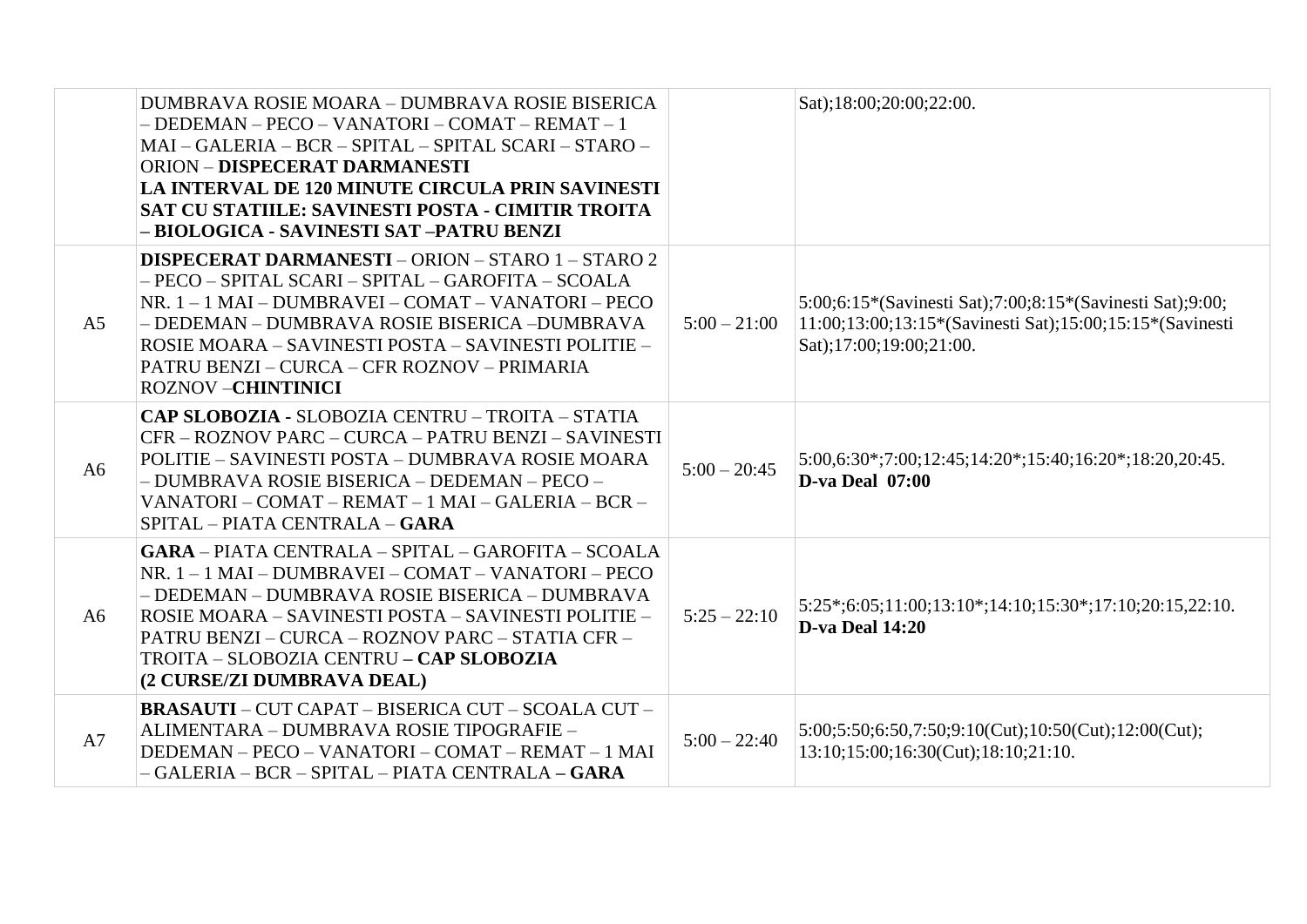| A7  | GARA - PIATA CENTRALA - SPITAL - GAROFITA - SCOALA<br>NR. 1 - 1 MAI - DUMBRAVEI - COMAT - VANATORI - PECO<br>- DEDEMAN - DUMBRAVA ROSIE TIPOGRAFIE -<br>ALIMENTARA - SCOALA CUT - BISERICA CUT - CUT<br><b>CAPAT-BRASAUTI</b>                                                                                        | $5:20 - 22:00$ | 5:20;6:20;7:20;8:30(Cut);10:10(Cut);11:20(Cut);12:30;<br>14:30;15:50(Cut);17:30;20:30;22:00.                                                                                |
|-----|----------------------------------------------------------------------------------------------------------------------------------------------------------------------------------------------------------------------------------------------------------------------------------------------------------------------|----------------|-----------------------------------------------------------------------------------------------------------------------------------------------------------------------------|
| A8  | <b>BISERICANI - SCARICICA - PRIMARIA ALEX. CEL BUN -</b><br>MAGAZIN BISTRITA - PLOPUSOR - URSULETI - SARATA 2 -<br>SARATA 1 - ITA - PETROCART - BISERICA NOUA - SCOALA<br>NR. 4 - PETRODAVA - BL TURN - MUZEU ISTORIE - SPITAL<br>SCARI - STARO - ORION - DISPECERAT DARMANESTI -<br><b>METALO - SCOLILE NORMALE</b> | $6:00 - 19:00$ | $6:00^{\ast};7:10;8:20;10:30;13:00;14:50;16:00^{\ast};19:00.$                                                                                                               |
| A8  | <b>SCOLILE NORMALE - METALO - TIC TAC - ORION -</b><br>STARO 1 - STARO 2 - PECO - SPITAL SCARI - BL. TURN -<br>OVIDIUS - SCOALA NR. 4 - FARMACIE - PETROCART - ITA<br>- SARATA 1 - SARATA 2 - URSULETI - PLOPUSOR -<br>MAGAZIN BISTRITA - PRIMARIA ALEX. CEL BUN -<br><b>SCARICICA - BISERICANI</b>                  | $5:30 - 18:15$ | $\vert 5:30^*; 6:30; 7:45; 9:45; 12:35; 14:10; 15:30^*; 18:15 \vert$                                                                                                        |
| A9  | <b>MANASTIREA BISTRITA - POD - MAGAZIN BISTRITA -</b><br>PLOPUSOR - URSULETI - SARATA 2 - SARATA 1 - ITA -<br>PETROCART - BISERICA NOUA - SCOALA NR. 4 -<br>PETRODAVA – GARA – PIATA CENTRALA – APICOLA –<br>SPITAL SCARI - STARO - ORION - DISPECERAT<br>DARMANESTI - METALO - SCOLILE NORMALE                      | $5:00 - 21:40$ | 5:00;5:40;6:10;7:00;7:30;8:20;9:00;9:40;10:20;11:00;<br>$11:40;12:20;13:00;13:40*;14:20;15:00*;15:40;16:20*$<br>17:00;17:40*;18:20;19:00*;19:40;20:20*;21:00,21:40*         |
| A9  | <b>SCOLILE NORMALE - METALO - TIC TAC - ORION -</b><br>STARO 1 - STARO 2 - PECO - SPITAL SCARI - APICOLA -<br>PIATA CENTRALA - GARA - OVIDIUS - SCOALA NR. 4 -<br>FARMACIE – PETROCART – ITA – SARATA 1 – SARATA 2 –<br>URSULETI - PLOPUSOR - MAGAZIN BISTRITA - POD -<br><b>MANASTIREA BISTRITA</b>                 | $5:00 - 22:10$ | 5:00:5:30:6:20:6:50:7:40:8:20:9:00:9:40:10:20:11:00:11:40:<br>12:20;13:00*;13:40;14:20*;15:00;15:40*;16:20;17:00*;<br>17:40;18:20*; 19:00;19:40*;20:20;21:00*;21:40;22:10*. |
| A10 | <b>POD AGARCIA - TROITA – BISERICA – BARIERA CFR –</b><br>PRIMARIA ALEX. CEL BUN - MAGAZIN BISTRITA -                                                                                                                                                                                                                | $6:40 - 18:50$ | 6:40;8:50;12:50;14:50;16:50;18:50.                                                                                                                                          |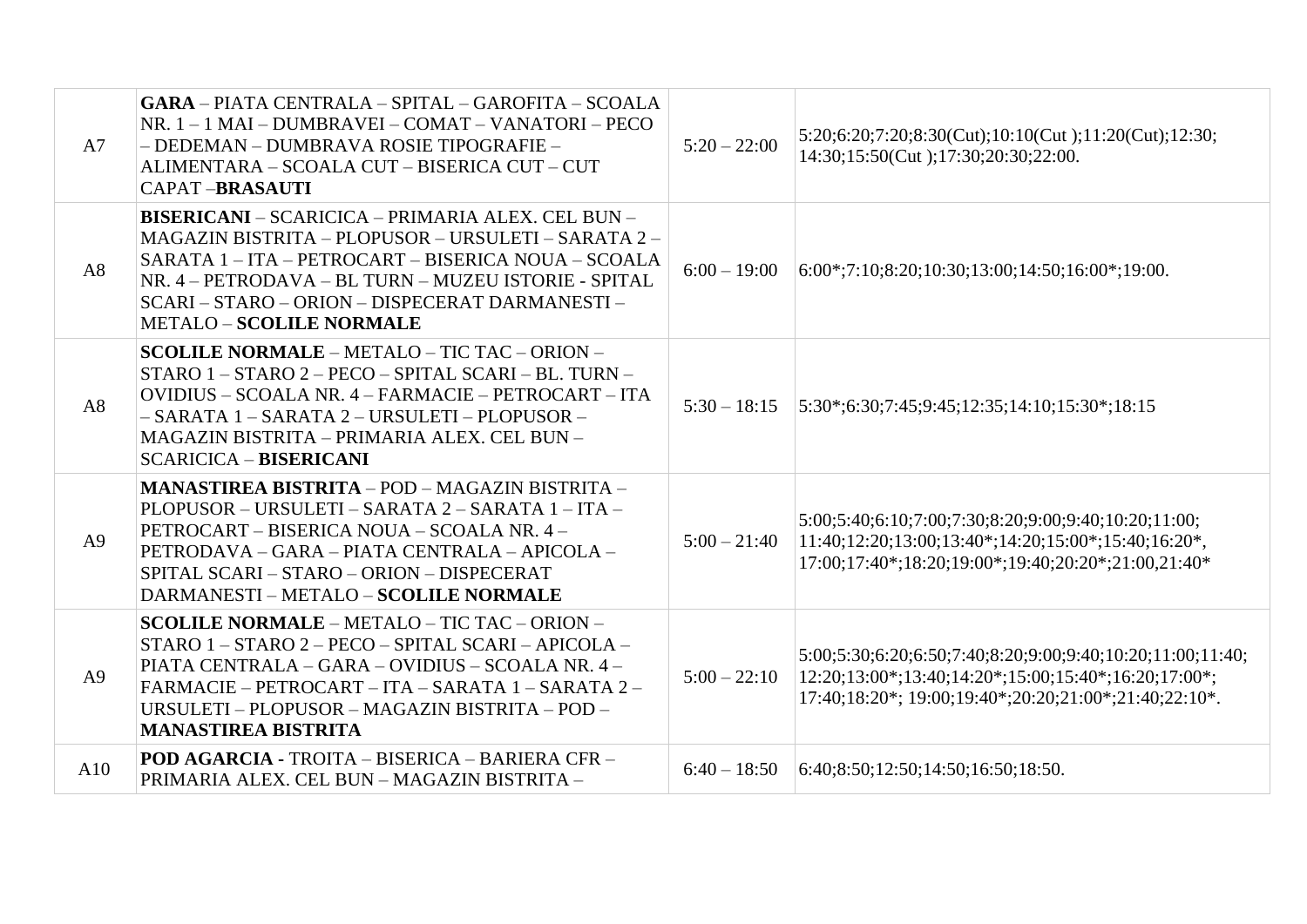|      | PLOPUSOR - URSULETI - SARATA 2 - SARATA 1 - ITA -<br>PETROCART - BISERICA NOUA - SCOALA NR. 4 -<br>PETRODAVA – GARA – PIATA CENTRALA                                                                                                   |                |                                                                                                                      |
|------|----------------------------------------------------------------------------------------------------------------------------------------------------------------------------------------------------------------------------------------|----------------|----------------------------------------------------------------------------------------------------------------------|
| A10  | <b>PIATA CENTRALA – GARA – OVIDIUS – SCOALA NR. 4 –</b><br>FARMACIE - PETROCART - ITA - SARATA 1 - SARATA 2 -<br>URSULETI - PLOPUSOR - MAGAZIN BISTRITA - PRIMARIA<br>ALEX. CEL BUN - BARIERA CFR - BISERICA - TROITA -<br>POD AGARCIA | $6:10 - 18:20$ | 6:10;8:20;12:20;14:20;16:20;18:20.                                                                                   |
| A11  | SPERANTA - LANGELOTI - GENERAL CONSTRUCT - 1 MAI<br>-GALERIA - BCR - SPITAL - SPITAL SCARI - STARO -<br><b>ORION - DARMANESTI</b>                                                                                                      | $4:55 - 22:00$ | 4:55;6:00;7:00;8:00;9:00;10:00;11:00;12:00;12:55;14:00;<br>15:00;16:00,17:05;18:00;19:00;20:00;20:55.22:00.          |
| A11  | <b>DARMANESTI - ORION -STARO 1 - STARO 2 - PECO -</b><br>SPITAL SCARI - SPITAL - GAROFITA - SCOALA NR. 1 - 1<br>MAI - GENERAL CONSTRUCT - LANGELOTI - SPERANTA                                                                         | $5:30 - 22:35$ | 5:30;6:30;7:30;8:30;9:30;10:30,11:30;12:30;13:30;14:30;<br>15:30;16:30;17:30;18:30;19:30;20:30;21:30,22:35.          |
| A12  | IZVOARE(NUCI) - HAN - FEROMET - FERME - SPERANTA -<br>LANGELOTI - GENERAL CONSTRUCT - 1 MAI - GALERIA -<br>BCR - SPITAL -BL. TURN - OVIDIUS - SCOALA NR. 4 -<br>FARMACIE - PETROCART - ITA - SARATA 1 - SARATA 2                       | $6:00 - 16:45$ | $ 6:00^{\ast};7:25^{\ast};8:55^{\ast};11:45^{\ast};13:00^{\ast};14:45^{\ast};16:45^{\ast}.$                          |
| A12  | SARATA 2 - SARATA 1 - ITA - PETROCART - BISERICA<br>NOUA – SCOALA NR. 4 – PETRODAVA – BL. TURN – SPITAL<br>- GAROFITA - SCOALA NR. 1 - 1 MAI - GENERAL<br>CONSTRUCT-LANGELOTI-SPERANTA-FERME-<br>FEROMET - HAN - IZVOARE(NUCI)         | $5:15 - 17:20$ | $ 5:15^*;6:45^*;8:10^*;11:05^*;12:20^*;14:00^*;16:05^*;17:20^*.$                                                     |
| A12' | <b>GARA - PIATA CENTRALA - APICOLA - SPITAL - GAROFITA</b><br>– SCOALA NR. 1 – 1 MAI – GENERAL CONSTRUCT –<br>LANGELOTI - SPERANTA- FERME - FEROMET - HAN -<br><b>IZVOARE(NUCI)</b>                                                    | $5:30 - 21:45$ | 5:30,6:45,7:45,8:45,9:45,10:45,11:45,12:45,13:45,14:45,<br>15:45, 16:45, 17:45, 18:45, 19:45, 20:45, 21:45.          |
| A12' | IZVOARE(NUCI) - HAN - FEROMET - FERME - SPERANTA -<br>LANGELOTI - GENERAL CONSTRUCT - 1 MAI - GALERIA -<br>BCR - SPITAL - APICOLA - PIATA CENTRALA - GARA                                                                              | $5:00 - 22:15$ | $5:00,6:15,7:15,8:15,9:15,10:15,11:15,12:15,13:15,14:15,$<br>15:15, 16:15, 17:15, 18:15, 19:15, 20:15, 21:15, 22:15. |